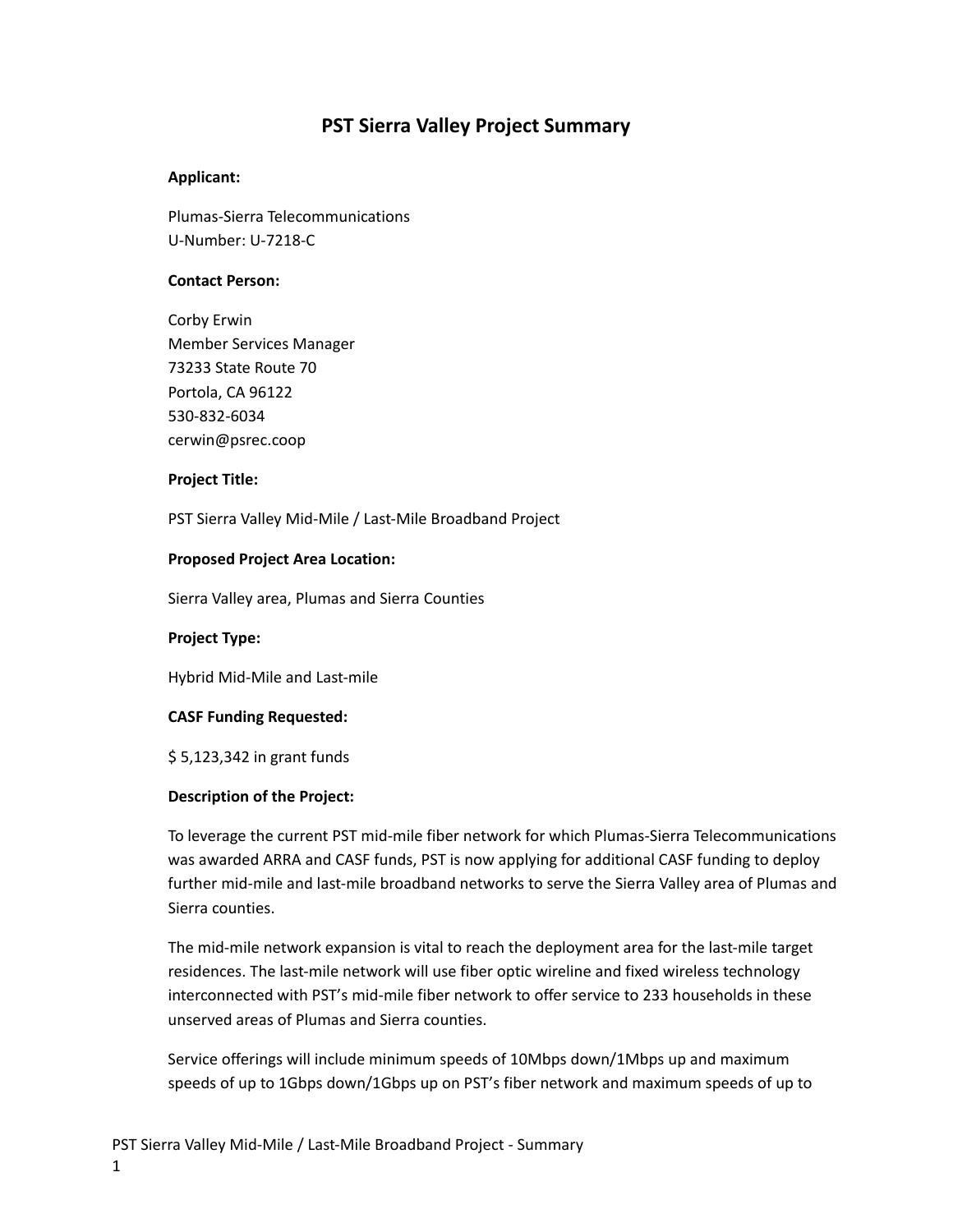50Mbps down/3Mbps up on PST's fixed wireless network. PST's service offerings will not have data caps.

The use of multiple technologies will allow PST to provide broadband service to as many households as possible in the most cost-effective way. PST's broadband offerings will provide an improved quality of life that is not available to these residents now because of their current broadband isolation.

The COVID-19 Pandemic has highlighted the need for broadband services for working and learning from home. This project will provide much needed service in these rural areas of California.

**Map of the proposed project follows on the next page.**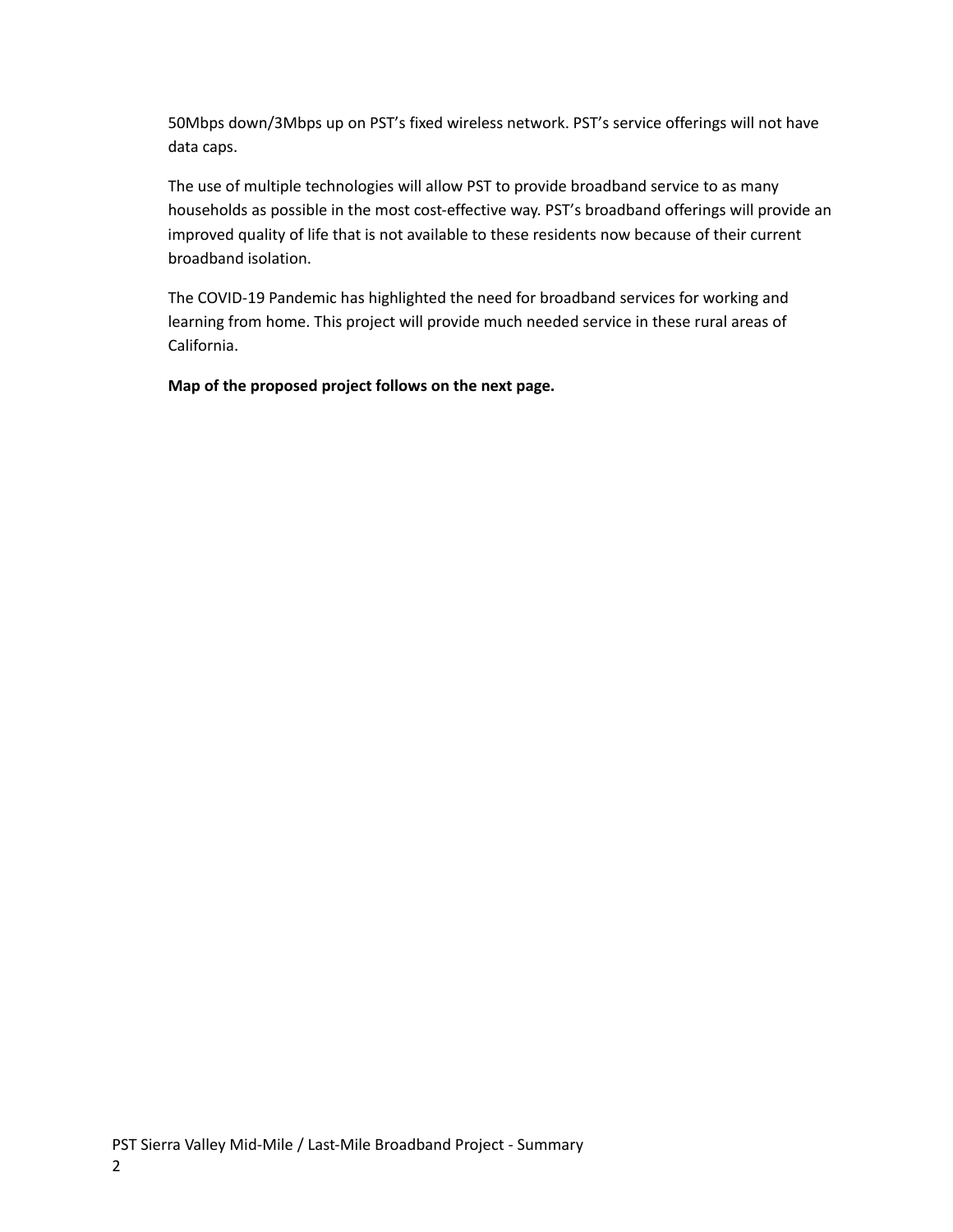

# Plumas Sierra Telecom - CASF Project: Sierra Valley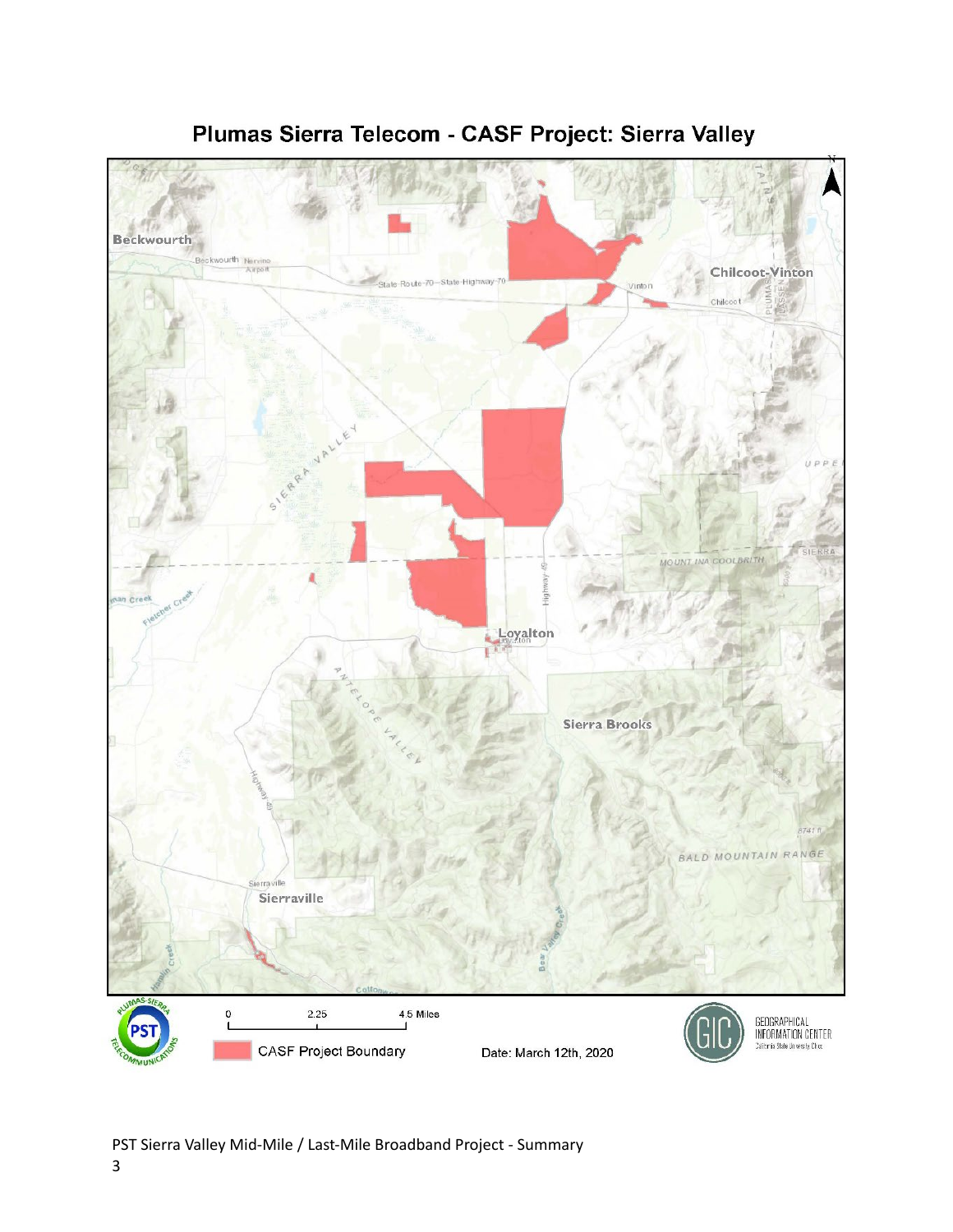|                                | <b>Unserved</b><br>- Slow<br><b>Service</b> | Unserved -<br><b>No Service</b> | <b>Unserved</b><br><b>Total</b> |
|--------------------------------|---------------------------------------------|---------------------------------|---------------------------------|
| Population                     | 0                                           | 451                             | 451                             |
| <b>Households</b>              | 0                                           | 233                             | 233                             |
| <b>Housing Units</b>           | 0                                           | 283                             | 283                             |
| <b>Addresses (from Item 4)</b> | 0                                           | 235                             | 235                             |

**Fixed Broadband Served Status by Census Block within project area:**

This project will bring service to 235 address locations which are outlined in Item 4. These addresses are derived from the most current Plumas and Sierra County parcel databases.

#### **Census Blocks to be served:**

PST Sierra Valley Mid-Mile / Last-Mile Broadband Project - Summary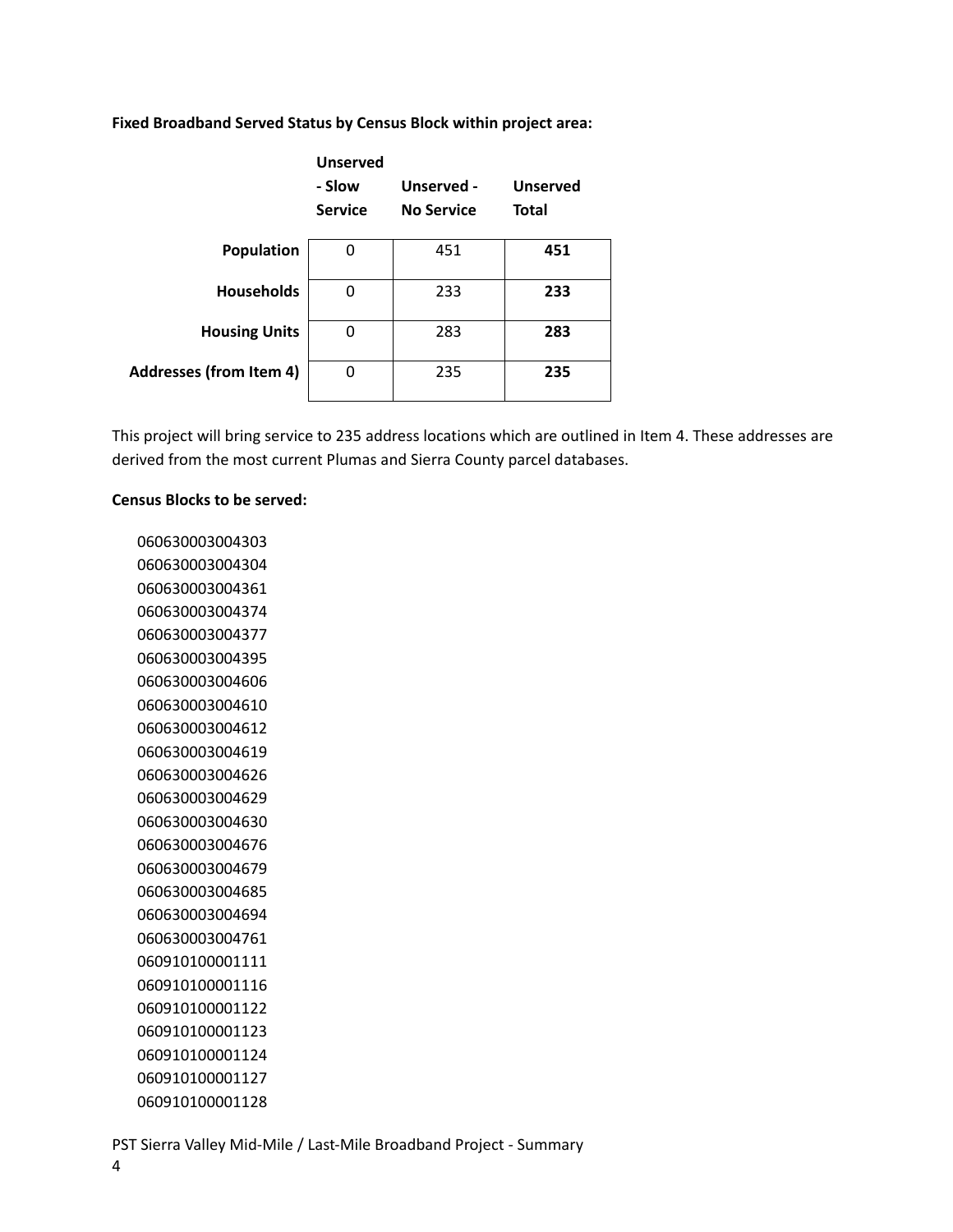## **Funding Level:**

The area applied for is 100% unserved with no service (Dial-up only) according the CPUC's 2019 Housing Unit projections. No existing CAF II areas are within project area. Requesting 100% project funding.

The project area includes 53 census blocks in Plumas and Sierra counties in the community of Sierra Valley. This area encompasses 29.05 Square Miles.

## **Median Household Income:** \$49,963

## **Anchor Institutions, Public Safety Locations and Businesses:**

The project area does not include any Anchor Institutions or Public Safety Locations as identified by the current California Interactive Broadband Map.

There are no businesses in the proposed project area.

PST Sierra Valley Mid-Mile / Last-Mile Broadband Project - Summary